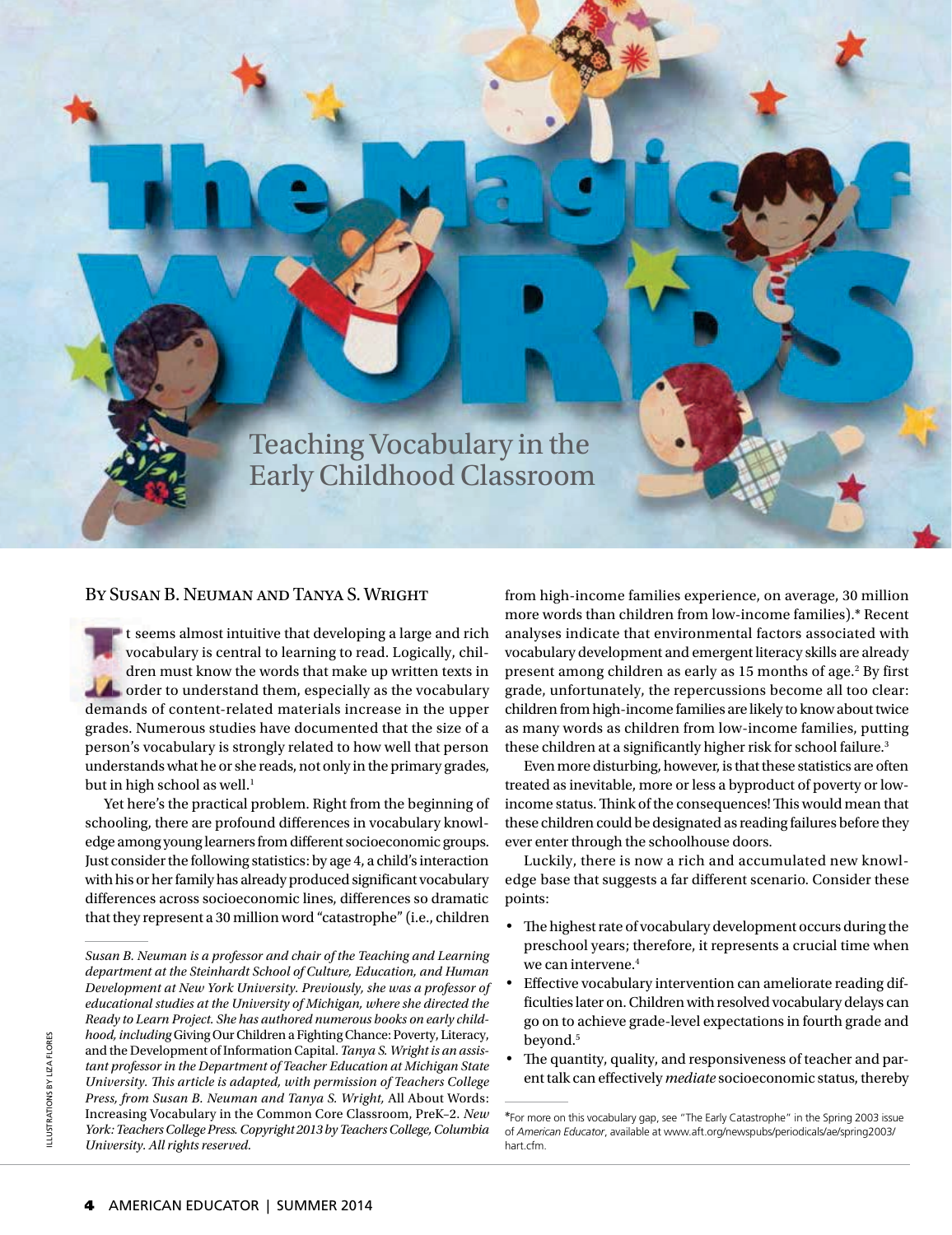ensuring children's growth in receptive and expressive vocabulary.6

• Gains in oral vocabulary development can predict growth in comprehension and later reading performance.7

This means that, in contrast to dire prognostications, there is much we can do to enable children to read and read well. Although we certainly have more to learn, the good news is that we now have an accumulated body of evidence on the characteristics of effective vocabulary instruction. And it turns out that this news couldn't come at a better time.

# Oral Vocabulary Development and the Common Core State Standards

You might say that we are entering into a new age of educational reform: the age of the Common Core State Standards (CCSS). In the distant past, education was a local issue; districts acted on their own to adopt instructional guidelines and curriculum. In recent years, however, education has increasingly become more of a state and even a federal concern. The No Child Left Behind Act, the Bush administration's reauthorization of the Elementary and Secondary Education Act, increased the role of states in enacting standards, assessments, and accountability. In 2010, state governments took their turn, becoming more proactive in educational reform. The Council of Chief State School Officers and the National Governors Association, working with the organization Achieve, set out to develop world-class standards that would essentially create a shared vision of what all students should know and be able to do in all grades, kindergarten through high school.

The reason that this is relevant for those in early education on up is that 46 states and the District of Columbia have adopted these Common Core State Standards in English language arts and mathematics. The standards don't define *how* teachers should teach, but they do tell them *what* students need to know and be able to do. Further, starting in 2014–2015, state tests will be geared toward measuring whether or not students are achieving these standards. In essence, education is moving toward a more unitary system with a shared vision of expectations for student learning.

These CCSS represent a sea change in how we think about early literacy and reading, in particular, even before children enter kindergarten and throughout the early grades.† Here, in a nutshell, are some of the design features:

- **A cumulative model of expectations:** It used to be called "spiraling," but the principle is the same. From grade to grade, similar standards will increase in complexity. For example, in kindergarten, children will be expected to "ask and answer questions about key details in a text, with prompting and support." Grade 1 has the same exact standard, although the children will now be required to do it on their own.
- **Informational texts:** Right from the start, the standards place greater emphasis on listening to and eventually reading informational books. In this respect, the standards focus on the

integration of knowledge and ideas through text. Further, there is the expectation that children will be able to cross traditional genre boundaries and compare and contrast text features; for example, children might listen to an informational book about insects one day and a story about insects the next day, and then be asked about the connections between the two. Children will be expected to learn about key subject areas, particularly science and history, through texts.

Certainly, this does not mean that we are going to abandon the children's literature or stories that we all have come to know and love. Rather, it simply means a greater balance between literary storybooks and informational texts.

By first grade, children from highincome families are likely to know about twice as many words as children from low-income families.



**Challenging materials:** There is greater emphasis on stretching students to meet the demands of reading harder text than before. In the past, we used to try to meet children's needs by selecting reading materials according to their instructional level; in some cases, when they have difficulty comprehending text, we'll even choose an easier text and have them gradually build up speed for more challenging materials. The CCSS use a very different model: children are required to read grade-level text. A teacher's job will be to help them learn through these more challenging texts without telling them what the texts say. For example, a teacher might focus on the organizational features of the text, the headings and subheadings, or the use of the glossary to unlock the meaning of words in context.

<sup>†</sup> For more on how the Common Core State Standards will transform English language arts instruction, see "Letting the Text Take Center Stage" in the Fall 2013 issue of *American Educator*[, available at www.aft.org/pdfs/americaneducator/fall2013/](http://www.aft.org/pdfs/americaneducator/fall2013/Shanahan.pdf) Shanahan.pdf.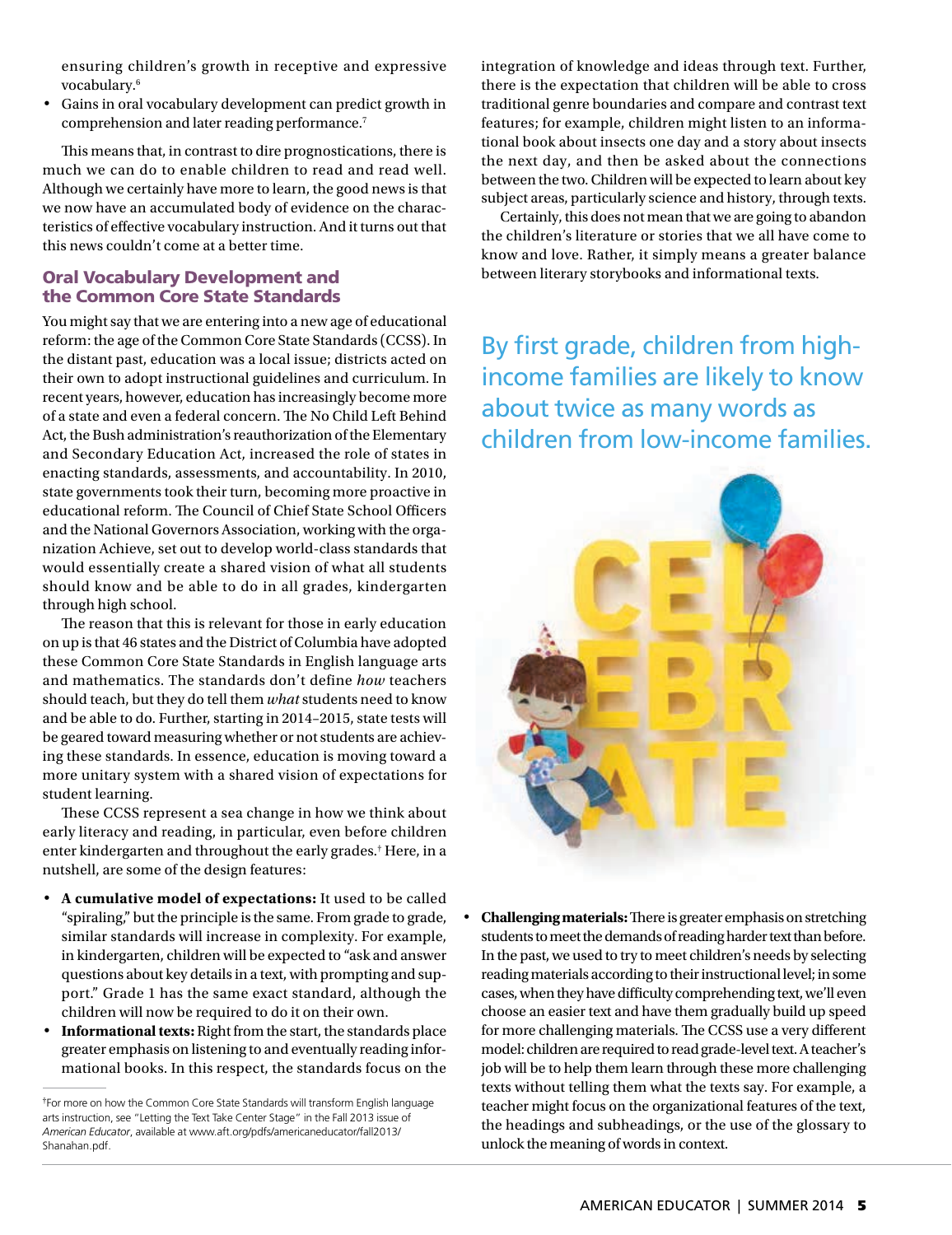- **An integrated model of literacy:** Although the standards are divided into reading, writing, speaking and listening, and language, there is an expectation that all of these skills work together. Even kindergartners are expected to engage in rich conversations that place a greater emphasis on their abilities to build arguments from evidence in the text, whether it is read to them or they read it themselves.
- An integrated media environment: There is a greater recognition that today's "texts" don't come through only one medium—print. As all of us know, a high volume of information comes through print and nonprint media forms, both old and new. The CCSS encourage teachers to make use of multimedia, as it's embedded into every aspect of today's curriculum. Children will need to be able to gather, comprehend, evaluate, and synthesize information and ideas through different forms of media.

Without vocabulary knowledge, words are just words—without much meaning.



In short, these standards focus on results rather than on means. They establish clear goals and expectations that are designed to help children succeed in a world in which the development of information capital is increasingly important. And whether they are ultimately successful in achieving these lofty goals depends on teachers and how well they are supported in implementing these new standards in the classroom.\*

So how do the CCSS relate to oral vocabulary development? And, for those who work with preschoolers or even younger children, how do K-12 standards affect what they teach? Here's why teachers need to be informed about these standards: it is impossible for children to read, and to understand what they read, without a strong foundation in oral vocabulary development. Without vocabulary knowledge, words are just words without much meaning. If we are to help children take on seriously challenging texts, then we need to give them word and world knowledge to bring to these texts. Given that most oral vocabulary development grows from a massive immersion in the world of language, there is not a moment to waste.

The purpose of this article is to explain our rationale for content-rich oral vocabulary instruction in the age of the CCSS, and how to effectively build children's vocabulary. But first, we dispel some of the common myths about oral vocabulary development, which have often led to a lack of attention for this important topic in school instruction. We then move to a set of instructional principles that should guide teachers' work.

# Common Myths

Like many myths, these notions may contain some partial truths, almost like folk wisdom. For example, some authorities once claimed that learning was based on the "neural ripening" of the brain; applied to reading, this reflected a philosophy of "wait and see" until the child appeared "ready" for instruction. Research and writings in the 1950s and 1960s by cognitive psychologists provided powerful evidence that early childhood was crucial in the cognitive development of an individual.<sup>8</sup> This conclusion led to designing new opportunities to engage children in early learning.

Similarly, a number of myths have been perpetuated about oral vocabulary development, and in many ways they have stymied efforts to promote quality teaching early on. Recent evidence has called into question these notions, and it suggests that we not only can improve children's vocabulary—we can *accelerate* it with instruction. These new findings have powerful implications for further reading development and content learning.

#### Myth 1: Children Are Word Sponges

Children seem to pick up words prodigiously and quite effortlessly. It looks natural. In one classic study, for example, researchers taught preschoolers a new color word simply by requesting, "You see those trays over there? Bring me the *chromium* tray. Not the red one, the *chromium* one."9 When their memory for the new word was assessed one week later, the majority of children (63 percent) were able to correctly identify which color was chromium. Since this experiment, the term *fast mapping*—the notion that words can be learned based on a single exposure—has become common parlance to explain the extraordinary rate at which children seem to pick up words early on.

Today, however, there is ample evidence to suggest that children do not learn words through fast mapping.10 Rather, they learn words by predicting relationships between objects and sounds, which become more accurate over time. Word learning is incremental.<sup>11</sup> Evidence for this comes from children's struggles to understand color words. Although infants can distinguish between basic color categories, it is not until about age 4 that they can accurately apply these individual color terms.<sup>12</sup> Typically, words such as *red* or *yellow* may appear in their vocabulary; however, their application of these words to their referents may be haphazard and interchangeable.

<sup>\*</sup>For more on why teachers need proper training and support to implement the Common Core State Standards, and why these standards should be delinked from high-stakes testing, see "Common Core: Do What It Takes Before High Stakes," by Randi Weingarten, available at www.huffingtonpost.com/randi-weingarten/commoncore-do-what-it-ta\_b\_3300790.html.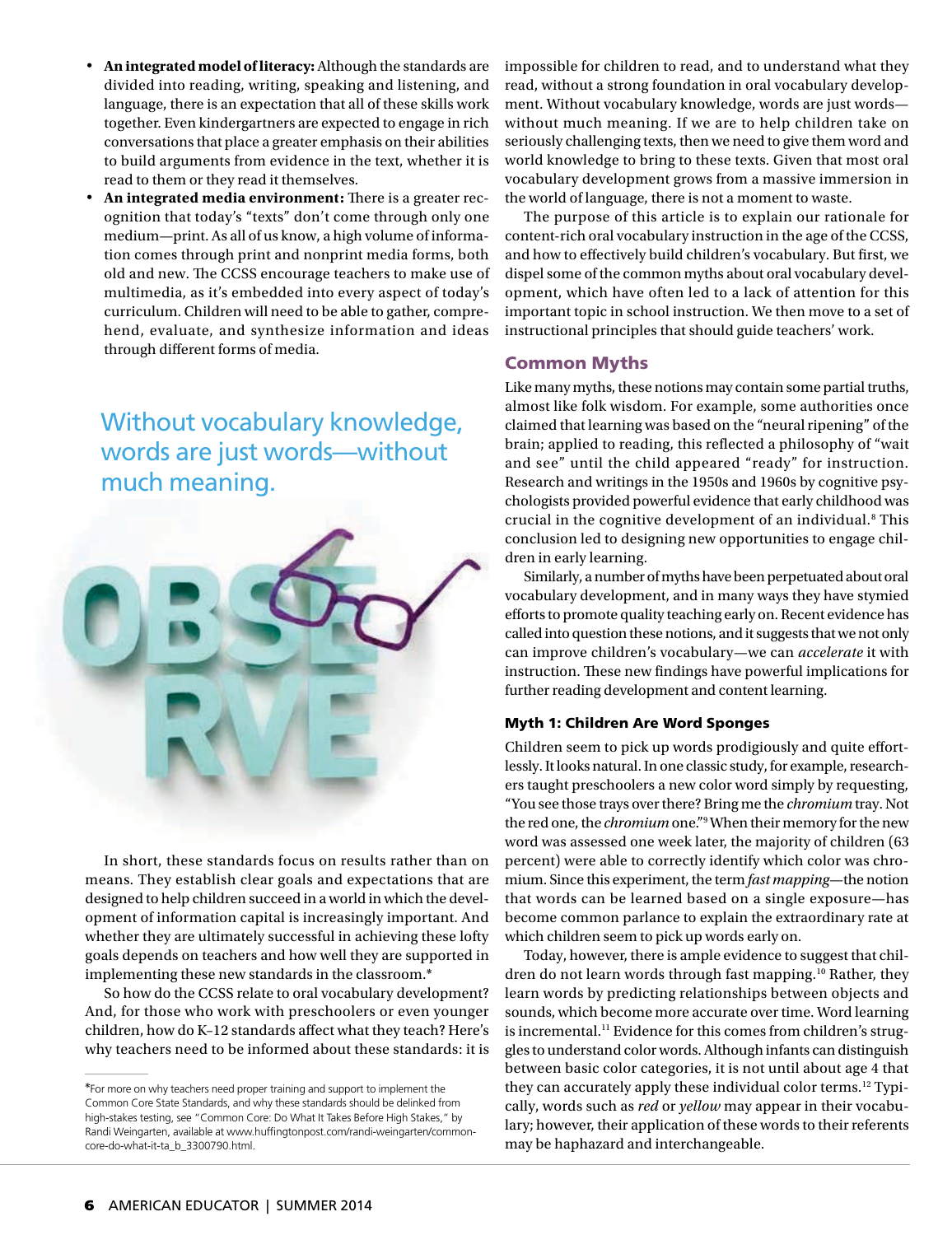Children, then, may have knowledge of these words, but this knowledge will be far from complete. Rather, word learning in most cases requires many exposures over an extended period of time.13 With each additional exposure, the word may become incrementally closer to being fully learned.

### Myth 2: There Is a Vocabulary Explosion

It is often said that word learning starts rather slowly, then at about 16 months or when a child learns about 50 words, all of a sudden things begin to happen.<sup>14</sup> Word learning begins in earnest. Variously called the "vocabulary explosion" or "word spurt," it reflects the apparent dramatic ability of young children to acquire new words—on the scale of learning 10 or more new objects and names within a two- or three-week period. This notion of a vocabulary explosion may suggest that the optimal time for oral vocabulary development is in these toddler years.

Recent evidence, however, suggests that the "spurt" in word learning does not correspond to any change in the rate of word learning, but to a change in the rate of children's integrating new vocabulary.15 In other words, it suggests that the vocabulary explosion is a byproduct of the variation in the time it takes to learn to actually use words. Although children are accumulating words at a constant rate, the written and verbal use of the words accelerates. We see, for example, a similar pattern with receptive and expressive language, with children demonstrating far greater capacity to understand meaning before they are able to effectively express ideas in words.

The course of word learning, therefore, has little to do with vocabulary explosions, bursts, or spurts. To the contrary, word learning is cumulative.16 The high-performing student who knows many thousands of words has learned them not by having received a jolt of oral language early on, but by accruing bits of word knowledge for each of the thousands of words encountered every day. By the end of high school, one estimate is that collegeready students will need to acquire about 80,000 words.<sup>17</sup> This means that we should immerse students for extended periods in oral and written vocabulary experiences throughout their instructional years.

# Myth 3: Storybook Reading Is Sufficient for Oral Vocabulary Development

Reading books aloud to children is a powerful and motivating source for vocabulary development.18 We now have a large corpus of research showing that children learn words through listening to and interacting with storybooks. Nevertheless, recent studies have begun to question whether incidental instruction through book reading may be substantial enough to signicantly boost children's oral vocabulary development.19 Several metaanalyses, for example, have reported only small to moderate effects of book reading on vocabulary development.<sup>20</sup> One group of researchers examined the added benefits of dialogic reading, an interactive reading strategy, on children's vocabulary growth and reported only modest gains for 2- to 3-year-olds.<sup>21</sup> Further, these effects were reduced to negligible levels when children were 4 to 5 years old or when they were at risk for language and literacy impairments.

This means that exposure to words through storybooks is not likely to be potent enough to narrow the substantial gap for children who may be at risk for reading difficulties. Rather, to improve children's oral vocabulary development, teachers will need to augment the read-aloud experience with more intentional strategies that require children to process words at deeper levels of understanding.

#### Myth 4: We Do It All the Time

Most teachers try to consciously engage children in active experiences that involve lots of conversation throughout the day. In the course of a science activity, for example, a teacher may explain a word to help children understand the context. She might pause during the lesson and say, "That's the *predator*. That means he wants to eat the frog," providing a brief explanation that fits the context of the story. Or during a classroom discussion, a teacher might use the word *celebrate* when describing a birthday activity and then explain, "*Celebrate* means to do something fun." These events represent important teachable moments informal opportunities to engage in word learning, somewhat parallel to the types of language exchanges between parents and their children.

However, over the course of the 20,000 hours parents and children spend together in the home *before* entering school, vocabulary words are likely to be repeated frequently. The problem is, teachers do not have that luxury. In our study of 55 kindergarten classrooms, for example, we found that although teachers provided more than eight of these word explanations per day, they were rarely, if ever, repeated more than once.<sup>22</sup> Further, words selected for teachable moments were different

> Children learn words by predicting relationships between objects and sounds.

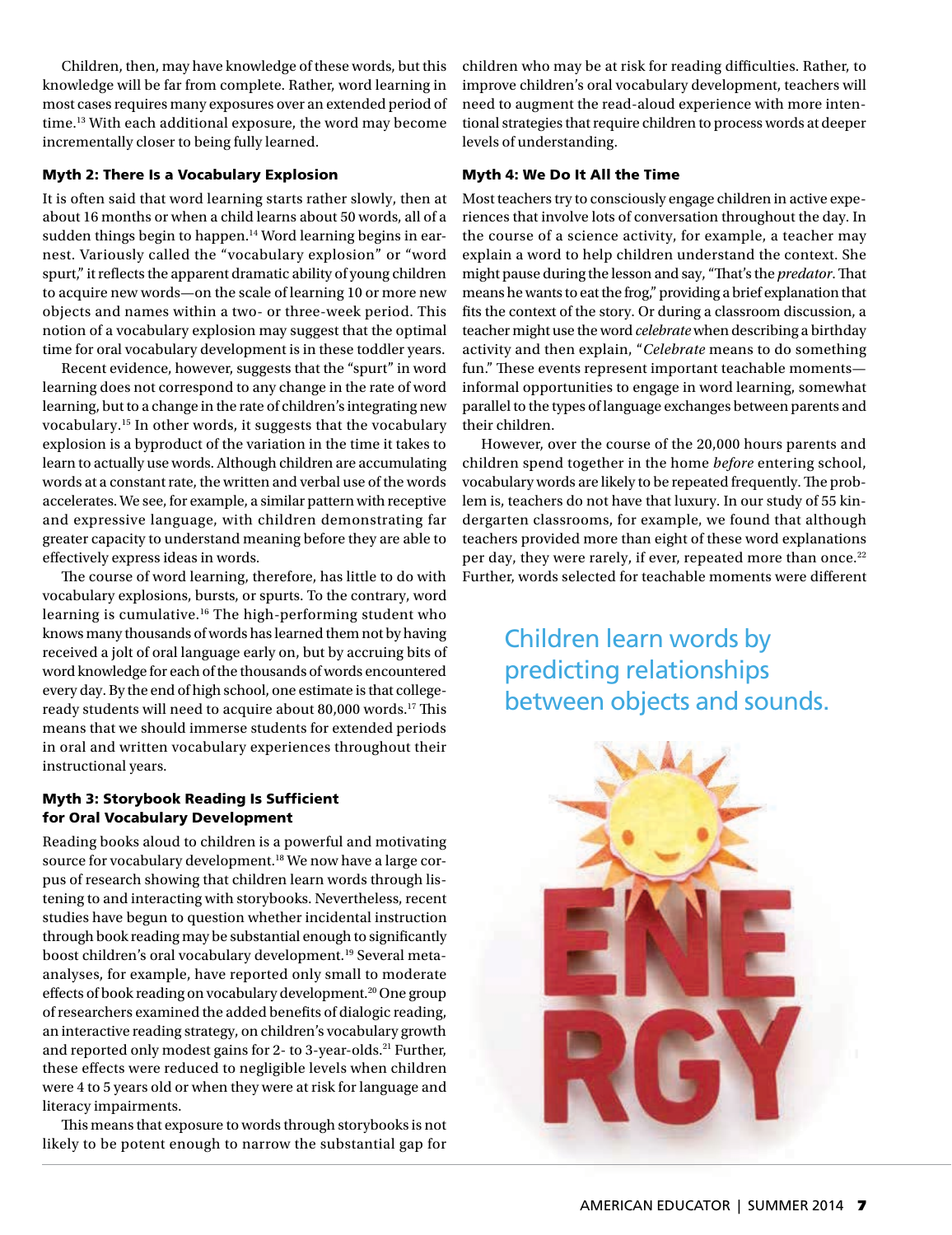across classroom settings. Far too predictably, our study reported that children who attended schools in the most severely lowincome neighborhoods were likely to hear far fewer explanations, with those explanations offered at lower difficulty levels, than children in middle- and upper-income areas.

With the implementation of the CCSS, children will be expected to understand content-related words in science and history. This means that we cannot rely on teachable moments alone to help children develop word meanings. Rather, we will need to be proactive in selecting words that have greater application to academic texts with increasingly complex concepts.

Children given child-friendly definitions of words or other attributes of words to be learned are more likely to remember them.



# Myth 5: Just Follow the Vocabulary Scope and Sequence in a Core Reading Program

Several years ago, researchers examined the prevalence of oral vocabulary instruction in core reading programs at the pre-K level.<sup>23</sup> We found a dearth of instructional guidance for teachers, despite some "mentioning" of words. Since then, we have turned our attention to kindergarten and first-grade materials, focusing on the four most commonly used core curricula, to examine the breadth and depth of oral vocabulary instruction—the pedagogical features of instruction and how these features might align with research-based evidence on vocabulary development.

Despite greater attention to words in elementary curricula, our results indicated tremendous disparity across curricula.<sup>24</sup> For example, one curriculum listed an average of 20 target vocabulary words per week to be taught, whereas another listed, on average, only two. Further, the criteria used to select words to teach remained a mystery. In one curriculum, words were selected based on the weekly stories. In other curricula, we could find no organizing principle for the selection of words at all. Finally, using three different criteria, we found that many of the vocabulary words selected for instruction were far too easy to warrant schoolbased instruction.

This means that until such materials are developed, teachers are going to have to rely on a set of research-based principles to ensure that all students receive the quality of oral vocabulary instruction they need. In the age of the CCSS, students will need a specialized language—some describe it as academic language to convey their ideas, which will facilitate the development of more complex concepts in multiple disciplines. And our efforts to enhance the ability of all children to communicate in academic language and academic thinking through oral vocabulary development must begin early.

# Principles of Effective Oral Vocabulary Instruction

Although there is certainly more to learn, we now have a growing research consensus about the characteristics of effective vocabulary instruction. Using evidence from our two recent metaanalyses synthesizing research from 75 vocabulary studies,<sup>25</sup> as well as our own studies examining some of the mechanisms for word learning,<sup>26</sup> five principles emerge to enhance oral vocabulary development, as described below.

# Principle 1: Children Need Both Explicit and Implicit Instruction

Children benefit from explicit instruction. That is, children who are given child-friendly definitions of words or other attributes of the words to be learned are more likely to remember them. Prior to the beginning of a story, for example, a teacher might begin by introducing several words that are integral to the story. The teacher might encourage children to listen for each of the "magic words" during the story reading and to raise their hands whenever they hear one.<sup>27</sup> Then the teacher might say to students, "Oh, good. Some of you raised your hands! What word did you hear? Yes, the word *peculiar*. When Anansi said the word *seven*, a peculiar thing happened. *Peculiar* means strange or different."

Our syntheses of research reported that vocabulary gains were significantly higher when words were identified explicitly rather than implicitly (e.g., learning words by listening to a story). However, here's something to keep in mind: the largest gains were made when teachers provided *both* explicit and implicit instruction. One study, for example, found that engaging children in acting out words after explicitly defining them enhanced word learning as measured by standardized assessments later on.28 In other words, when teachers made children aware of the meaning of the words and then engaged them in using those words in a meaningful context, children achieved greater gains than from explicit instruction alone.

# Principle 2: Be Intentional in Word Selection

Given that there are only so many words we can teach—for example, one estimate is a total of about 400 words in a year—we must carefully select the words that we plan to teach. Some have argued that words for vocabulary instruction should be selected from high-utility sophisticated words (known as Tier 2 words) that are characteristic of written language.29 For example, instead of using the words *keep going*, you can use a Tier 2 word such as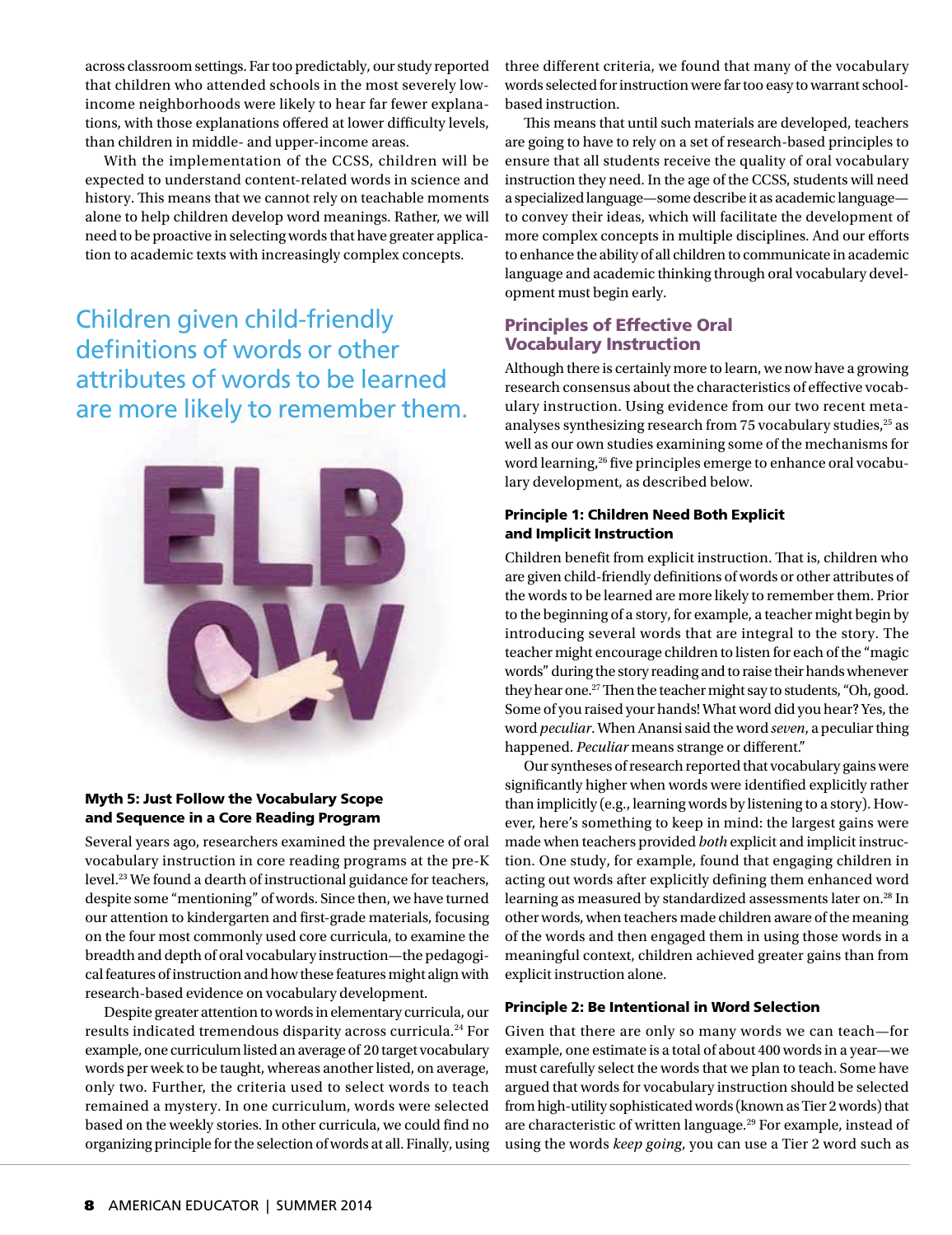*maintain*; instead of the word *lucky,* you might use the word *fortunate*. These words are domain general and are likely to relate to more refined labels for concepts that may enhance children's verbal functioning. Studies of "Text Talk," a strategy used to engage children in rich language instruction, have shown impressive results with kindergarten and first-grade children, demonstrating vocabulary gains about twice as large as those resulting from readaloud studies.30 Given this research-based evidence, the CCSS have adopted this heuristic for selecting words to teach.

However, our research suggests that it's also important to consider content-related words very early on. These are words that will be critical for developing knowledge in key subject areas. For example, vocabulary related to living things, such as *habitat*, *organism*, and *protection*, can help children talk about and learn about key science-related concepts; moreover, science vocabulary words such as *compare*, *contrast*, *observe*, and *predict* are fundamental inquiry words used not only in science but in all subject areas. In our research, we found that Head Start preschoolers are highly capable of learning and retaining these and similar words over time. Introducing students to content-related vocabulary, therefore, helps them to build word knowledge and concepts essential for developing knowledge systematically from texts.

### Principle 3: Build Word Meaning through Knowledge Networks

It's fair to say that words represent the tip of the iceberg; underlying them is a set of emerging interconnections and concepts that these words represent. It is the rich network of concepts and facts accompanying these words that drives children's comprehension.<sup>31</sup> Thus, helping children to learn about words in clusters that represent knowledge networks has been shown to strongly support children's inferential reasoning and comprehension. For example, if you know the word *oar*, you probably also know something about rowboats and paddling. Teaching words in categories, such as "healthy foods" (e.g., *fruit*, *vegetable*, *protein*), also aids in the retention of these words.

Recent evidence for the support of teaching words in knowledge networks comes from two large-scale studies of vocabulary interventions for low-income preschoolers. One study, for example, used a number of useful strategies to help children share semantic similarities between words.32 Strategies such as encouraging children to look at two picture cards with words on them and make inferences about how these words work together helped them make comparisons of concepts. In our World of Words curriculum, we teach words related to a semantic category. For example, children learn words associated with "parts of the body," such as *abdomen*, *lungs*, *heart*, and *brain*, while focusing on the common features of the category (e.g., "parts of the body" means these are attached to the body).<sup>33</sup> We then engage children in playful activities called "time for a challenge" and ask them questions such as, "Are eyeglasses part of the body?" or "Is hair part of the body?" (Some children argue that hair is not part of the body because their daddies are bald!)

We found that clustering words within categories facilitated children's comprehension and provided promising evidence of accelerating word learning. For example, we showed a picture of a word not taught—in this case, *ankle*—and asked, "Is an ankle

a part of the body?" Children who received instruction reported, "Yes, because it helps you walk," whereas a comparison child not receiving instruction just said, "Yes, 'cause." Similarly, children who received our vocabulary curriculum were able to apply their categorical information to new words, suggesting that they were using the semantic information about categories to make inferences and generalizations. Finally, helping children understand how words build knowledge networks facilitates our ability to make teaching them more meaningful. This represents a far cry from our analysis of vocabulary in core curricula in which a teacher might be guided to teach the words *platypus* and *around* on the same day.34 Rather, children learn best when words are presented in integrated contexts that make sense to them. A set of words connected to a category such as "energy" can help children remember not only the words themselves but the linkages in meaning between them.



There are only so many words we can teach each year, so we must carefully select the words that we plan to teach.

### Principle 4: Children Need Repeated Exposure to Gain Vocabulary

Children are most likely to learn the words they hear the most. Findings from a large number of correlational studies on language have shown that frequency of exposure strongly predicts word learning and seems to have long-range consequences for later language and reading levels.<sup>35</sup> Although this finding is often mentioned in the literature, what is new is that we may have underestimated the frequency required to learn words. For example, in attempting to better understand how many repetitions might be needed to learn a novel word, researchers studied 60 4-year-olds during a word-learning task.36 First, the researchers identified a pseudo-word (e.g., *toma*) for the children, and then they engaged in playing a game involving the word, followed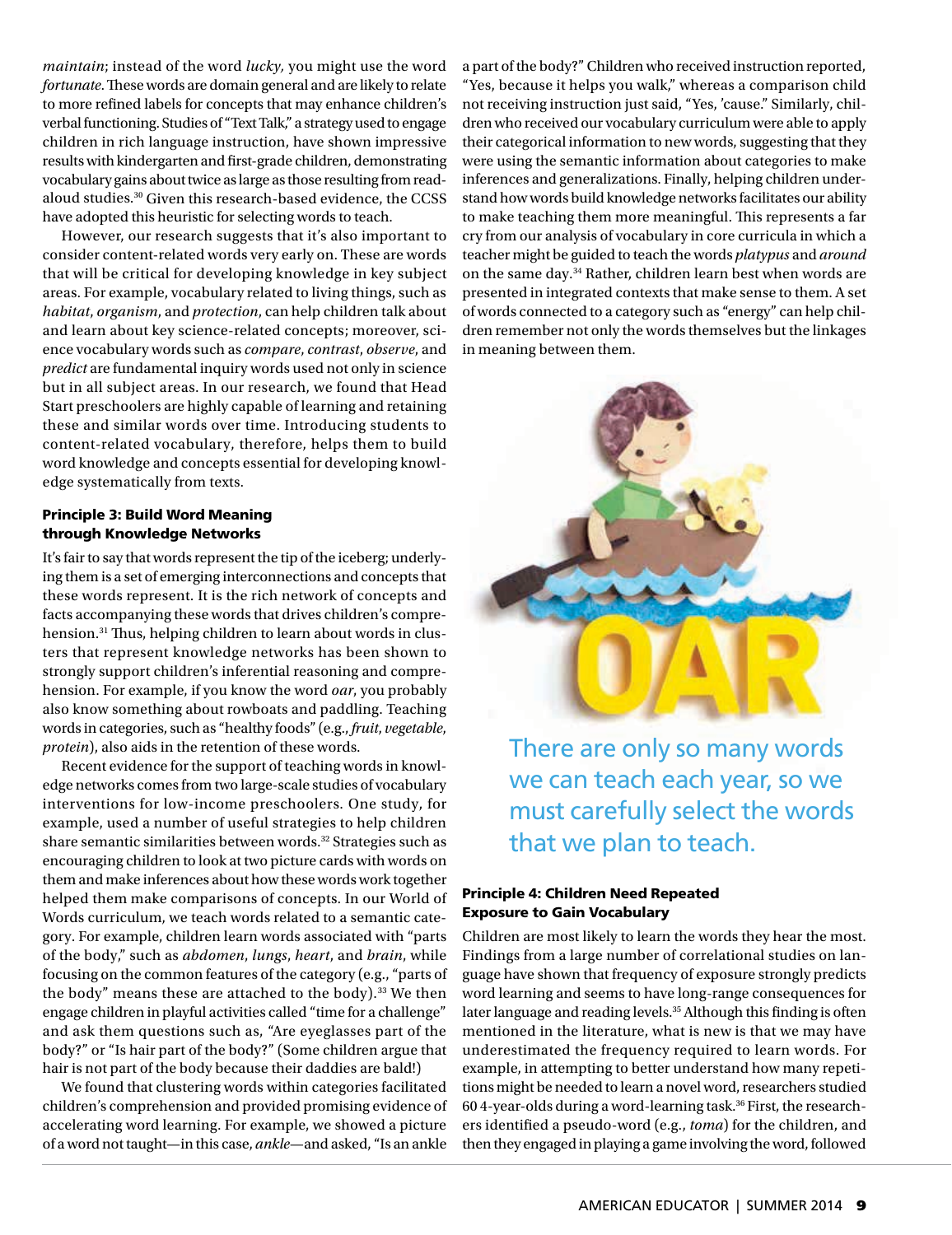by a brief assessment. For each word, 12 children heard the new word repeated three times; another 12 children heard the word repeated six times; and so forth, for nine, 18, and 24 repetitions. Only 20 percent of the children who heard a new word three times remembered it; in fact, it wasn't until after *24 repetitions* that the majority of children (80 percent) successfully remembered the word.

The point, of course, is not that all words need 24 repetitions. However, this research does suggest that children need many more encounters with new words than we may have previously suspected. Strategies such as repeated reading have been shown to be effective in helping children acquire new words. In addition, children may benefit from rich explanations of newly encountered words. Rich explanations often include as much information as possible about the new word, including information conveyed through defining, providing synonyms, pointing to illustrations,

variety of meaningful contexts over an extended period of time enhances word learning.



and using the words in other contexts. These explanations can also give teachers further opportunities to repeat new words, thereby providing children with additional exposures. Another way to build repetition actually goes back to our previous point of teaching knowledge networks. Categories and semantic clusters provide a built-in mechanism for repeating words in meaningful contexts.

At the same time, it is also important for teachers to expose children to additional contexts in which the word might be used. Two researchers, in their work with second language learners, suggest that multimedia can be highly effective for enhancing the meanings of words.<sup>37</sup> Their research showed that multimediaenhanced instruction significantly narrowed the gap between English language learners and non-ELL children in knowledge of targeted words. They found that video could help children learn by representing words in more than one media format, clarifying the instructional dialogue and adding more information to make sense of words that they are learning. Our research, as well, has shown that the addition of dynamic visuals and sounds in video accompanied by informational books provides children with multiple strategies for acquiring word knowledge. Together, this research highlights that frequency of exposure in a variety of meaningful contexts over an extended period of time enhances word learning. Further, children may continue to benefit from additional exposures to a word and its meaning even if they appear to already understand the word.

# Principle 5: Ongoing Professional Development Is Essential

The results of our meta-analyses suggest that children's oral vocabulary development is highly malleable and can be significantly improved through intervention. However, these analyses also showed that teachers who have not received adequate preparation and teachers with limited educational backgrounds were not as effective in helping children make significant gains in vocabulary. Similar findings have been reported in other meta-analyses.38 This research highlights the importance of ongoing professional development for teachers and other school staff who regularly work with children who might need additional instruction.



ery recently, we have drawn from our work with<br>young children the notion of an instructional regime<br>as part of a teacher's ongoing work in the classroom.<br>This pattern of instruction involves several key steps:<br>Admitistrati young children the notion of an instructional regime as part of a teacher's ongoing work in the classroom. This pattern of instruction involves several key steps:

- Identifying words that need to be taught;
- Defining these words in a child-friendly way;
- Contextualizing words into varied and meaningful formats;
- Reviewing words to ensure sustainability over time; and
- Monitoring children's progress and reteaching if necessary.

This instructional regime, applied at any grade level, promotes greater attention to the depth of processing words and their meanings, and can provide a critical road map for the future planning of instruction.

Taken collectively, the five principles of oral vocabulary development, in effect, highlight an approach that is designed to help children unlock the complexities of texts that we see throughout the CCSS. Given that these standards place greater emphasis on students' abilities to build arguments from evidence in texts, these instructional principles will give them the tools to engage in academically enriching conversations that can be fulfilling and highly rewarding.

Common myths are often based on some partial truths that have since been debunked or at least shown to have serious flaws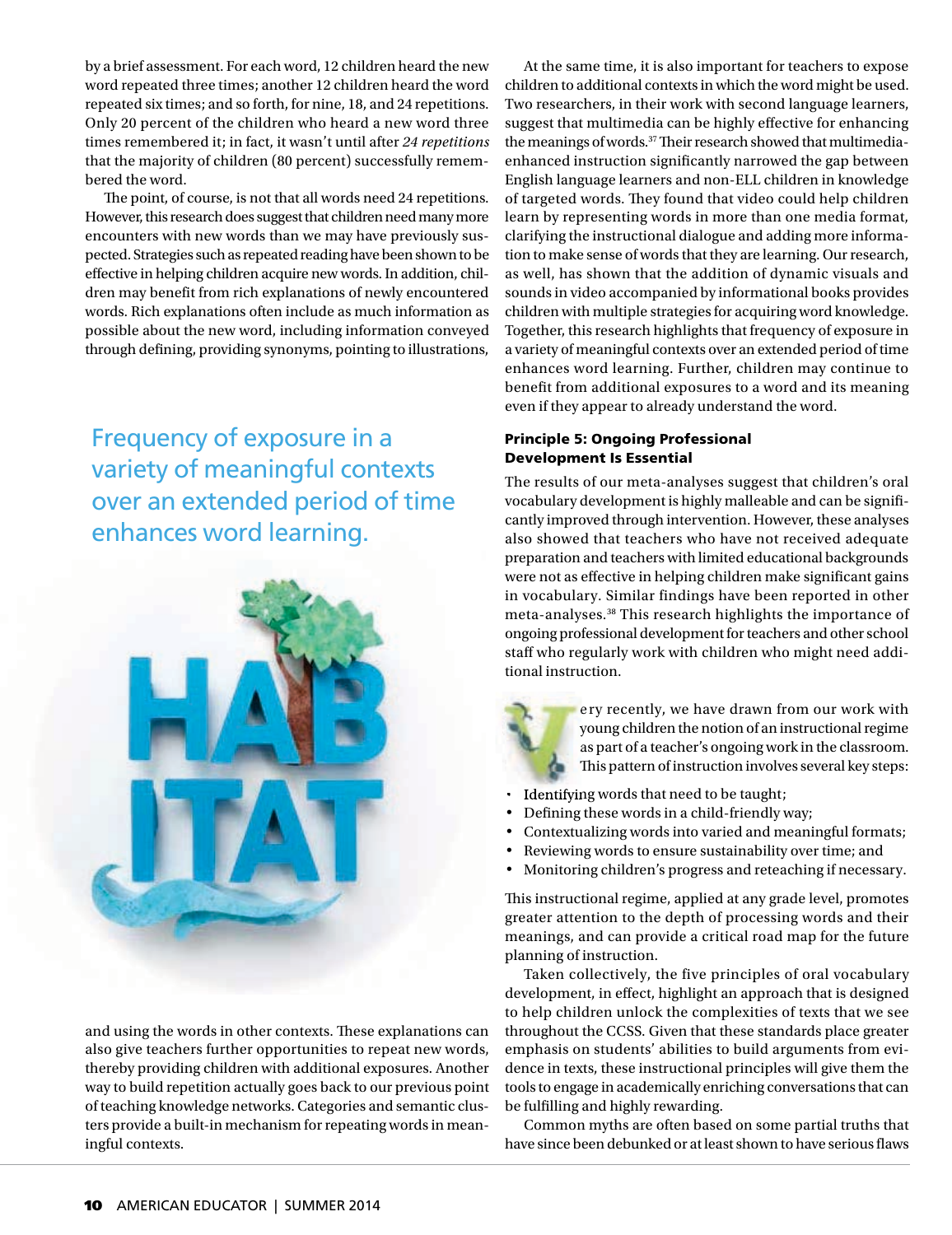

# Recent evidence indicates that children need planned, sequenced, and systematic vocabulary instruction.

in their logic. This is the case with oral vocabulary development. In the past, we have often described young children as "word wizards," "word sponges," "lexical vacuum cleaners"—all denoting the supposedly easy process of vocabulary development. Too often, it has been assumed that word learning is natural and that the conditions in classrooms provide spontaneous opportunities for vocabulary development.

Teachable moments are important; however, they will not be sufficient for students to engage in complex texts. Rather, we will have to be much more strategic about word learning than our previous standards or instructional guidelines have acknowledged. Recent evidence indicates that children need planned, sequenced, and systematic vocabulary instruction. This means selecting words, concepts, and ideas that matter most to children right from the very beginning of schooling. Many children from high-poverty circumstances will have had fewer experiences with the academic language that the standards require. Children who enter school in these situations will need skillfully developed instruction that not only improves their word knowledge and concepts, but actually accelerates their vocabulary development, maximizing the limited time they have in school.

#### Endnotes

1. See, for example, Isabel L. Beck and Margaret G. McKeown, "Increasing Young Low-Income Children's Oral Vocabulary Repertoires through Rich and Focused Instruction," *Elementary School Journal* 107 (2007): 251–271; and Keith E. Stanovich and Anne E. Cunningham, "Studying the Consequences of Literacy within a Literate Society: The Cognitive Correlates of Print Exposure," *Memory & Cognition* 20 (1992): 51–68.

2. Eileen T. Rodriguez and Catherine S. Tamis-LeMonda, "Trajectories of the Home Learning Environment across the First 5 Years: Associations with Children's Vocabulary and Literacy Skills at Prekindergarten," *Child Development* 82 (2011): 1058–1075.

3. Michael F. Graves, *The Vocabulary Book: Teaching and Instruction* (New York: Teachers College Press, 2006).

4. George Farkas and Kurt Beron, "The Detailed Age Trajectory of Oral Vocabulary Knowledge: Differences by Class and Race," *Social Science Research* 33 (2004): 464–497.

5. Dorothy V. M. Bishop and Catherine Adams, "A Prospective Study of the Relationship between Specific Language Impairment, Phonological Disorders and Reading Retardation,' *Journal of Child Psychology and Psychiatry* 31 (1990): 1027–1050.

6. Suzanne E. Mol and Susan B. Neuman, "Sharing Information Books with Kindergartners: The

Role of Parents' Extra-textual Talk and Socioeconomic Status," *Early Childhood Research Quarterly* (forthcoming), published electronically April 30, 2014, doi:10.1016/j.ecresq.2014.04.001.

7. Amy M. Elleman, Endia J. Lindo, Paul Morphy, and Donald L. Compton, "The Impact of Vocabulary Instruction on Passage-Level Comprehension of School-Age Children: A Meta-Analysis," *Journal of Research on Educational Effectiveness* 2 (2009): 1–44.

8. Jerome S. Bruner, Rose Olver, and Patricia Greenfield, *Studies in Cognitive Growth* (New York: Wiley, 1966).

9. Susan Carey and Elsa Bartlett, "Acquiring a Single New Word," *Papers and Reports on Child Language Development* 15 (1978): 17–29.

10. Paul Bloom, *How Children Learn the Meanings of Words* (Cambirdge, MA: MIT Press, 2000).

11. William E. Nagy, Richard C. Anderson, and Patricia A. Herman, "Learning Word Meanings from Context during Normal Reading," *American Educational Research Journal* 24 (1987): 237–270.

12. Mabel Rice, *Cognition to Language: Categories, Word Meanings, and Training* (Baltimore: University Park Press, 1980).

13. Andrew Biemiller and Catherine Boote, "An Effective Method for Building Meaning Vocabulary in Primary Grades," *Journal of Educational Psychology* 98 (2006): 44–62.

14. Alison Gopnik, Andrew N. Meltzoff, and Patricia K. Kuhl, *The Scientist in the Crib: Minds, Brains, and How Children Learn* (New York: William Morrow, 1999).

15. Bob McMurray, "Defusing the Childhood Vocabulary Explosion," *Science* 317, no. 5838 (August 3, 2007): 631.

16. William E. Nagy and Judith A. Scott, "Vocabulary Processes," in *Handbook of Reaching Research*, vol. 3, ed. Michael L. Kamil, Peter B. Mosenthal, P. David Pearson, and Rebecca Barr (Mahwah, NJ: L. Erlbaum Associates, 2000), 269–284.

17. E. D. Hirsch Jr., "Reading Comprehension Requires Knowledge—of Words and the World," *American Educator* 27, no. 1 (Spring 2003): 10–29, 48.

18. Adriana G. Bus and Marinus H. van Ijzendoorn, "Mothers Reading to Their 3-Year-Olds: The Role of Mother-Child Attachment Security in Becoming Literate," *Reading Research Quarterly* 30 (1995): 998–1015.

19. Connie Juel, Gina Biancarosa, David Coker, and Rebecca Deffes, "Walking with Rosie: A Cautionary Tale of Early Reading Instruction," *Educational Leadership* 60, no. 7 (April 2003): 12–18.

20. Suzanne E. Mol, Adriana G. Bus, and Maria T. de Jong, "Interactive Book Reading in Early Education: A Tool to Stimulate Print Knowledge as Well as Oral Language," *Review of Educational Research* 79 (2009): 979–1007; Suzanne E. Mol, Adriana G. Bus, Maria T. de Jong, and Daisy J. H. Smeets, "Added Value of Dialogic Parent-Child Book Readings: A Meta-Analysis, *Early Education and Development* 19 (2008): 7–26; and National Early Literacy Panel, *Developing Early Literacy: Report of the National Early Literacy Panel* (Washington, DC: National Institute for Literacy, 2008).

21. Mol et al., "Added Value of Dialogic Parent-Child Book Readings."

22. Tanya S. Wright and Susan B. Neuman, "Paucity and Disparity in Kindergarten Oral Vocabulary Instruction," *Journal of Literacy Research* (forthcoming).

23. Susan B. Neuman and Julie Dwyer, "Missing in Action: Vocabulary Instruction in Pre-K," *Reading Teacher* 62 (2009): 384–392.

24. Tanya S. Wright and Susan B. Neuman, "Vocabulary Instruction in Commonly Used Kindergarten Core Reading Curricula," *Elementary School Journal* 113 (2013): 386–408.

25. Loren M. Marulis and Susan B. Neuman, "The Effects of Vocabulary Intervention on Young Children's Word Learning: A Meta-Analysis," *Review of Educational Research* 80 (2010): 300–335; and Loren M. Marulis and Susan B. Neuman, "How Vocabulary Interventions Affect Young Children at Risk: A Meta-Analytic Review," *Journal of Research on Educational Effectiveness* 6 (2013): 223–262.

26. Tanya Kaefer and Susan B. Neuman, "A Bi-Directional Relationship between Conceptual Organization and Word Learning" (paper presented at the annual meeting of the Literacy Research Association, Jacksonville, FL, November–December 2011).

27. Michael D. Coyne, D. Betsy McCoach, and Sharon Kapp, "Vocabulary Intervention for Kindergarten Students: Comparing Extended Instruction to Embedded Instruction and Incidental Exposure," *Learning Disability Quarterly* 30 (2007): 74–88.

28. Rebecca Silverman, "A Comparison of Three Methods of Vocabulary Instruction during Read-Alouds in Kindergarten," *Elementary School Journal* 108 (2007): 97–113.

29. Beck and McKeown, "Increasing Young Low-Income Children's Oral Vocabulary."

30. Isabel L. Beck, Margaret G. McKeown, and Linda Kucan, *Bringing Words to Life: Robust Vocabulary Instruction* (New York: Guilford, 2002).

31. Steven A. Stahl and William E. Nagy, *Teaching Word Meanings* (Mahwah, NJ: L. Erlbaum Associates, 2006).

32. Sharolyn D. Pollard-Durodola, Jorge E. Gonzalez, Deborah C. Simmons, Matthew J. Davis, Leslie Simmons, and Miranda Nava-Walichowski, "Using Knowledge Networks to Develop Preschoolers' Content Vocabulary," *Reading Teacher* 65 (2011): 265–274.

33. Susan B. Neuman, Julie Dwyer, Serene Koh, and Tanya S. Wright, *The World of Words: A Vocabulary Intervention for Preschool Children* (Ann Arbor: University of Michigan, 2007).

34. Wright and Neuman, "Vocabulary Instruction."

35. Justin Harris, Roberta Michnick Golinkoff, and Kathy Hirsh-Pasek, "Lessons from the Crib for the Classroom: How Children Really Learn Vocabulary," in *Handbook of Early Literacy Research*, vol. 3, ed. David K. Dickinson and Susan B. Neuman (New York: Guilford, 2011), 49–65.

36. Ashley M. Pinkham, Susan B. Neuman, and Angeline S. Lillard, "You Can Say That Again! Preschoolers Need Repeated Exposures to Gain Expressive Vocabulary" (paper presented at the annual meeting of the Literacy Research Association, Jacksonville, FL, November-December 2011).

37. Rebecca Silverman and Sara Hines, "The Effects of Multimedia-Enhanced Instruction on the Vocabulary of English-Language Learners and Non-English-Language Learners in Pre-Kindergarten through Second Grade," *Journal of Educational Psychology* 101 (2009): 305–314.

38. Mol et al., "Added Value of Dialogic Parent-Child Book Readings.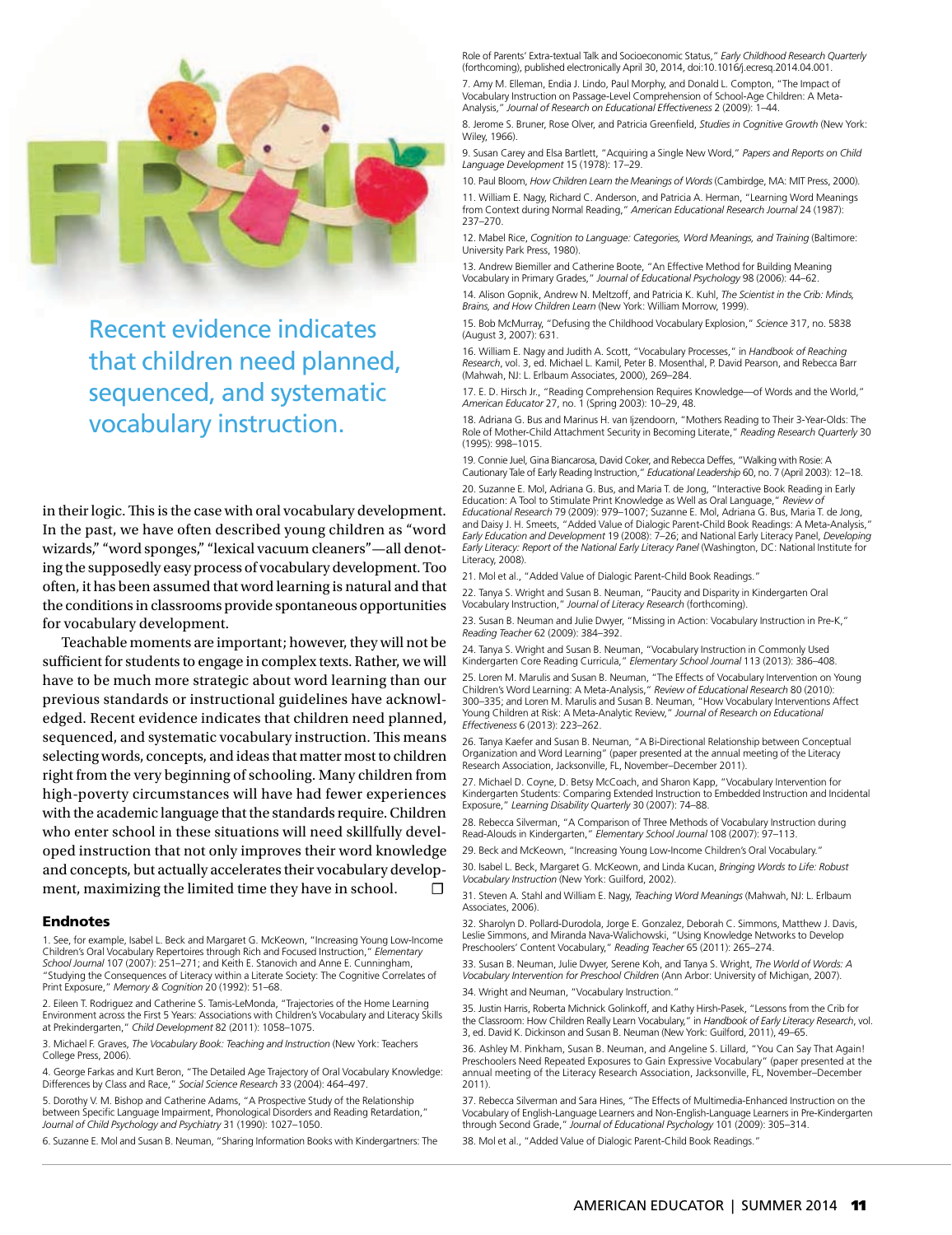# **Evidence of Student Learning**

In the past six years, we have had opportunities to test our approach to vocabulary learning in many different settings, and with children who come from low-income communities, many of whom are English language learners. Here, we highlight some of what we've learned, and why it is so important to focus on content-rich instruction.

In all, we have studied vocabulary learning with more than 2,000 children. We've conducted design studies in an attempt to understand the active ingredients of high-quality instruction, as well as randomized controlled trials examining the impact of interventions. We've looked at vocabulary learning in the home and in school, and the environmental supports that are typical for young children. From these studies, we can summarize the following points:

- Children from low-socioeconomic circumstances are not receiving the type of language supports they will need to achieve the standards in the Common Core—in the home or in school. Children who have limited opportunities for academic language learning in the home most often go to schools with similar limited opportunities.\*
- Early literacy instruction in many classrooms in low-income communities has been reduced to the basic skills of

learning letters and sounds, with very limited time devoted to content instruction. With little time devoted to science and social studies, children will not develop the background skills needed for comprehending text.

- Despite calls for increasing the amount of informational text reading, little time is spent on it in classroom instruction.
- English language learners often go unnoticed and are not receiving the language supports early on in school that they will need to become successful.†

Together, these findings suggest that if we do not provide more targeted instruction in vocabulary in ways that help children build knowledge networks, children are likely to struggle to meet those Common Core standards that emphasize the importance of integrating knowledge and ideas in texts, making arguments based on evidence, and analyzing similarities and differences among texts.

To better understand effective vocabulary instruction, we focus on what children are capable of when given the opportunity to learn in content-rich settings. In a randomized controlled experiment (generally considered the "gold standard" of research), we examined how a yearlong program of content-rich instruction might

compare with the typical day-to-day curriculum in 24 Head Start classrooms in a high-poverty urban area severely affected by the recent economic recession. Classrooms were evenly divided into treatment and control groups, with the treatment group participating in a 12-minute, four-day-per-week program of content-rich vocabulary instruction.

However, in addition to this traditional experimental design, we raised another question. We reasoned that it was not simply enough to compare two similar groups of students; rather, we needed to understand if content-rich instruction might "level the playing field" by helping low-income and language-minority children reach the same standards and skills that middle- and upper-middle-income children have when they enter school. In other words, could high-quality vocabulary instruction early on improve the odds that children would come to school with the vocabulary and conceptual skills that are essential to ensure they are ready to learn?

To answer this question, we measured children's progress from two additional groups: a sample of middle-class children in a state-related preschool program and a sample of children from a university-based program, where more than half the children's parents were PhD students or faculty. In total, we measured more than 1,200 3- and 4-year-old children's progress in vocabulary and conceptual knowledge over a year's time. In addition, we then came back half a year later to see if the gains were sustained.



FIGURE 1: Growth in Children's Vocabulary





<sup>\*</sup>See Tanya S. Wright and Susan B. Neuman, "Vocabulary Instruction in Commonly Used Kindergarten Core Reading Curricula," *Elementary School Journal* 113 (2013): 386–408.

<sup>†</sup> For more on instructional supports for young English language learners, see "Dual Language Learners: Effective Instruction in Early Childhood," in the Summer 2013 issue of *American Educator*, available at [www.aft.](http://www.aft.org/pdfs/americaneducator/summer2013/Goldenberg_Hicks_Lit.pdf) [org/pdfs/americaneducator/summer2013/Goldenberg\\_](http://www.aft.org/pdfs/americaneducator/summer2013/Goldenberg_Hicks_Lit.pdf) [Hicks\\_Lit.pdf](http://www.aft.org/pdfs/americaneducator/summer2013/Goldenberg_Hicks_Lit.pdf).